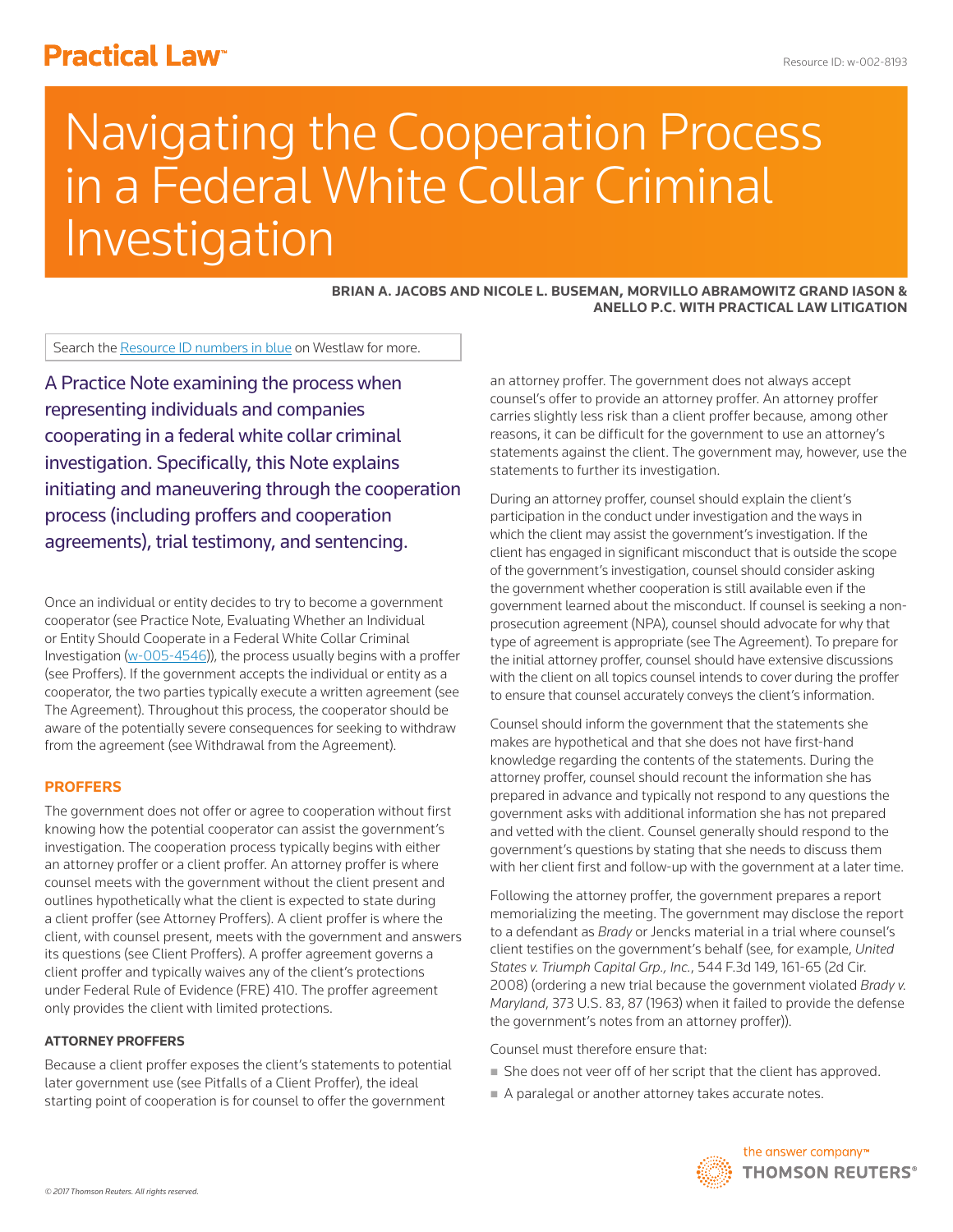Counsel should assess the government's reaction to the information disclosed in the attorney proffer. Counsel should ask the government:

- Whether it found the information truthful and possibly helpful to its investigation.
- Whether and with what obligations the government is likely to offer the client:
	- a cooperation agreement;
	- an NPA: or
	- a deferred prosecution agreement (DPA).

Counsel can then determine whether to either:

- Offer another attorney proffer.
- Bring her client in to proffer.
- Withdraw from the process altogether.

Without receiving some comfort from the government regarding a favorable resolution, it is usually unfavorable to proceed further.

If the government is interested in the client cooperating and implies that if everything goes well the client would receive an NPA or the government would submit a substantial assistance motion, the next step is typically a client proffer session.

#### **CLIENT PROFFERS**

The client generally must participate in a proffer before the government offers a cooperation agreement, an NPA, or a DPA. The attendees at a client proffer session typically include:

- The client, which in the case of an entity is its representative (typically in-house counsel).
- The client's counsel.
- The prosecutors.
- The federal agents.

The cooperator usually must sign a proffer agreement, which provides the cooperator with some protection from the government's use of statements made during the proffer session against the cooperator in any later proceeding. Before the first client proffer, counsel should explain the proffer agreement to the client in detail and answer any questions. At the beginning of the client proffer, the prosecutor asks the client whether counsel has explained the agreement and if the client has any questions. Even if counsel has explained the proffer agreement, prosecutors often explain the terms again and then ask the cooperator to sign the agreement.

During a client proffer, the prosecutors and agents interview the client in an effort to evaluate:

- The importance of the client's information to the government's investigation.
- The client's exposure to criminal charges in the investigation.
- The client's credibility.
- The client's potential to be a persuasive witness in a grand jury proceeding or at trial.
- Any aspects of the client's background that the government may need to address during direct examination at a trial. For example:
- drug or alcohol abuse;
- psychiatric disorders; or
- unrelated criminal conduct.

As early as the first attorney or client proffer, the government should outline the types of assistance it expects. Counsel should indicate her initial view on whether she believes a cooperation agreement, an NPA, or a DPA is appropriate and ask for the government's view. If counsel is not personally familiar with the prosecutor or the agency, division, office, or section involved, she should seek assistance from the local bar regarding the types of agreements typically offered and the reputations of the prosecutors handling the case.

The cooperation process generally requires more than one client proffer and often can require many more for the government to be comfortable that the client is being truthful (see *United States v. Bernal-Obeso*, 989 F.2d 331, 333-34 (9th Cir. 1993) (recognizing the risk to obtaining the truth when the government uses rewarded criminals as witnesses and expecting the government "to take all reasonable measures to safeguard the [criminal justice] system against treachery")). The government seeks to corroborate everything the client states using, for example, other witnesses or documents (see *United States v. Osorio*, 929 F.2d 753, 761-62 (1st Cir. 1991) (holding that the government is obligated to affirmatively seek out impeachment material)).

The number and length of the proffers depend on:

- The complexity of the subjects involved in the investigation.
- $\blacksquare$  The type of cooperation the client is providing.
- The client's actual and perceived truthfulness.
- The client's criminal history.

The government can require a cooperator to participate in an investigative operation without counsel present. Counsel should obtain an agreement with the government extending the protections of the proffer agreement to any statements the cooperator makes during any investigative operation. Otherwise, the government can use the cooperator's statements made during the investigative operation against the cooperator.

Proffers generally are not audio or video recorded. A member of the prosecution team (a prosecutor, paralegal, or agent) instead usually takes notes and then often prepares a memorandum based on those notes. When an FBI agent takes notes, for example, the agent usually prepares a memorandum on Form 302. When a cooperator testifies at trial, the government usually provides the defense all proffer memoranda as *Brady* or Jencks material and also may provide the underlying rough interview notes. Counsel must take accurate notes during the client proffers in case an inconsistency arises with the government's proffer notes.

Counsel also should take careful notes during every client proffer because counsel needs a complete record of the client's cooperation to:

- $\blacksquare$  Negotiate an appropriate sentencing recommendation with the government and the probation office.
- Persuasively describe the client's cooperation at the sentencing hearing to obtain the best sentence for the client.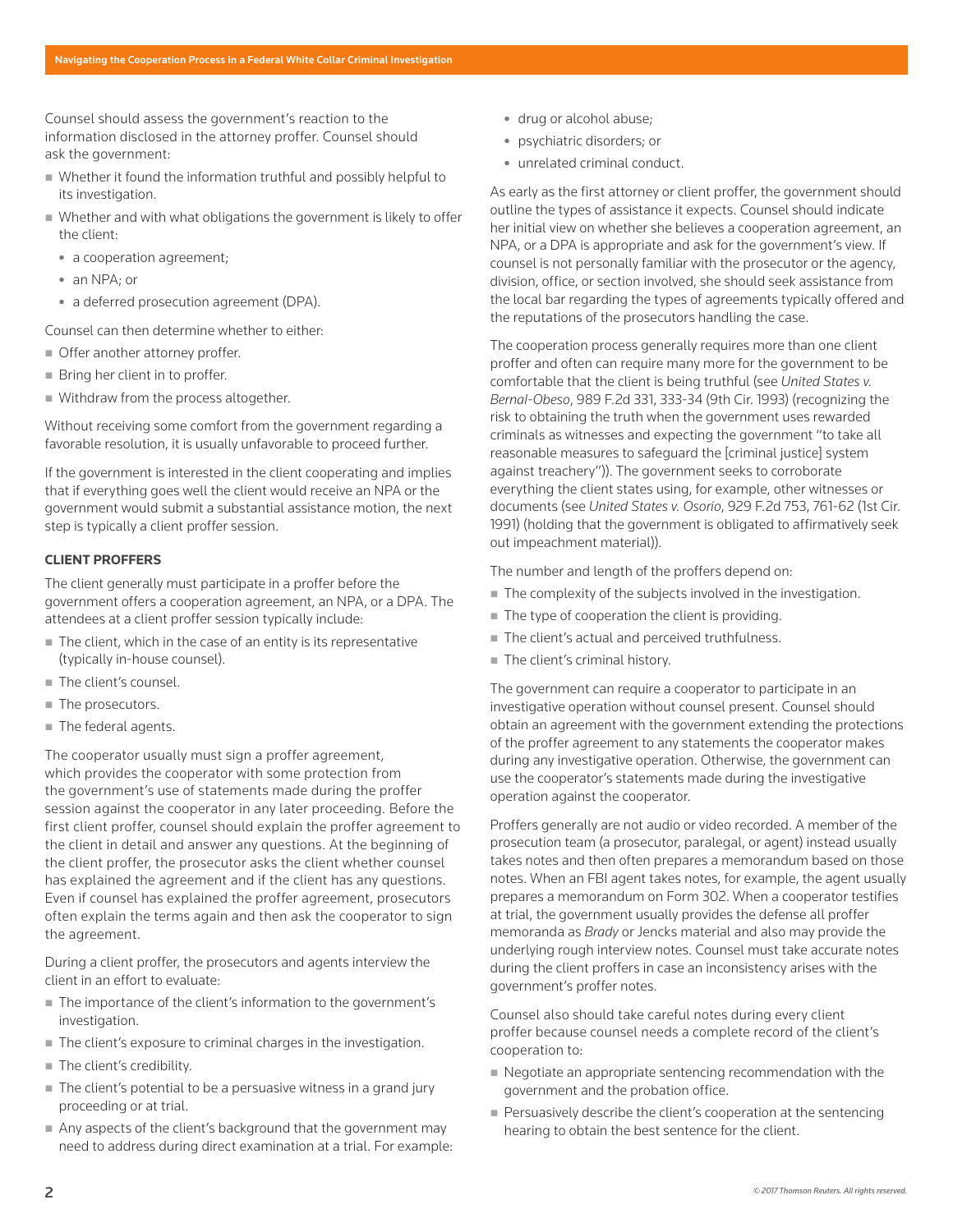For more information on memorializing a proffer, see Standard Document, Internal Investigations: Witness Interview Memorandum (w-001-3894).

# **PITFALLS OF A CLIENT PROFFER**

The single largest risk of any client proffer is that the client provides untruthful information or fails to disclose information, which, at a minimum, can jeopardize the individual's ability to obtain a cooperation agreement and, in the worst case, can subject the individual to prosecution for either:

- Making false statements (18 U.S.C. § 1001).
- Obstruction of justice (18 U.S.C. §§ 1503, 1505, and 1512(c)).

Before agreeing to a client proffer, clients must understand and accept the importance of complete honesty and full disclosure. It usually is counterintuitive for clients to disclose their participation in criminal activities. Therefore, counsel should not subject a client to a proffer unless and until the client is prepared to be unconditionally honest and forthcoming and not attempt to minimize her role in the criminal conduct.

Another significant risk of a client proffer is that after the proffer, the government does not offer a cooperation agreement. The proffer agreement typically provides that the government will not use statements made during the proffer against the client, except under certain exceptions. The proffer agreement also typically requires the client to waive her rights under FRE 410. Therefore, any statement made during the proffer that does not result in a guilty plea and that falls within one of the agreement's exceptions permitting the government to use the statement, can be used against the client in several ways under certain circumstances, potentially compromising her ability to defend against any prosecution (see *United States v. Rosemond*, 2016 WL 6436837, at \*11-12 (2d. Cir. Nov. 1, 2016) (listing circumstances where defendant's trial testimony may and may not allow the government's use of the defendant's prior statements made during a proffer)).

For example, during a proffer, if an individual discussed her stock trading activity and later testified at her trial that she never traded a share of stock, the government can, under most proffer agreements, offer into evidence the client's contradictory statements. Most proffer agreements also permit the government to use proffer statements as leads to obtain other evidence.

In many cases, an individual's statements during a proffer are so incriminating that they preclude any credible trial defense, potentially leaving the individual without:

- Cooperation credit.
- The ability to meaningfully contest the charges.

# **MITIGATING THE CLIENT PROFFER'S PITFALLS**

To protect against the risks, counsel should consider:

- Offering an attorney proffer (see Attorney Proffer).
- Obtaining assurances from the prosecutor (after confirming through due diligence the trustworthiness of the prosecutor) that a cooperation agreement is a likely outcome for counsel's client if the client is:
- truthful:
- willing to cooperate; and
- valuable to the government's investigation.
- Limiting any initial client proffer to a discussion of the conduct under investigation and not permit the client to respond to any unrelated questions. This can minimize the risk that the government investigates and prosecutes the client for activities beyond what the government already knows. The government may insist on exploring certain areas even during the initial proffer as a condition to obtaining future cooperation credit. Counsel may need to make a decision on the spot regarding the degree of questioning to permit, if any.
- Speaking to the government without executing a proffer agreement. Under FRE 410, statements made during plea negotiations generally are not admissible. Therefore, FRE 410 can be used to protect proffer statements made in the absence of a proffer agreement. This approach, however, carries a significant risk that a judge later reviewing the proffer statements does not find them to be statements made in the context of plea negotiations. The law on this issue is inconsistent amongst the circuits (compare *United States v. Barrow*, 400 F.3d 109, 116 (2d Cir. 2005) (holding that FRE 410 covers a defendant's proffer statements) and *United States v. Penta*, 898 F.2d 815, 817-818 (1st Cir. 1990) (holding that "plea discussions means plea discussions" and FRE 410 does not protect preliminary discussions); and see *United States v. Edekmann*, 458 F.3d 791, 804-06 (8th Cir. 2006) (applying rule that courts must evaluate the totality of circumstances to determine whether statements were made "in the course of plea discussions")). Conversely, with an executed proffer agreement, the government must at least demonstrate that the defendant opened the door before it may use the proffer statements.
- Prosecutors may refuse to meet with the client without an executed proffer agreement, which forecloses the client's opportunity to become a cooperator.

# **THE AGREEMENT**

The DOJ principally enters into three kinds of agreements with cooperators to reward substantial assistance:

- Cooperation agreements (see Cooperation Agreements).
- NPAs (see NPAs).
- DPAs (see DPAs).

In a cooperation agreement, the cooperator agrees to plead guilty and cooperate with the government in exchange for the government's promise to move for a substantial assistance departure at sentencing. Unlike cooperation agreements, NPAs and DPAs do not require a guilty plea, but instead only require cooperation in exchange for the government's promise not to prosecute or to later drop the charges.

For individual cooperators, the government more frequently uses NPAs and cooperation agreements. DPAs generally are for cases in which the government determines that it is appropriate to dismiss previously-filed felony or misdemeanor charges after a period of compliance. Prosecutors typically employ DPAs for entities and generally do not use them for individuals, except for certain low-level offenses where the government finds that the appropriate disposition is the dismissal of the charges.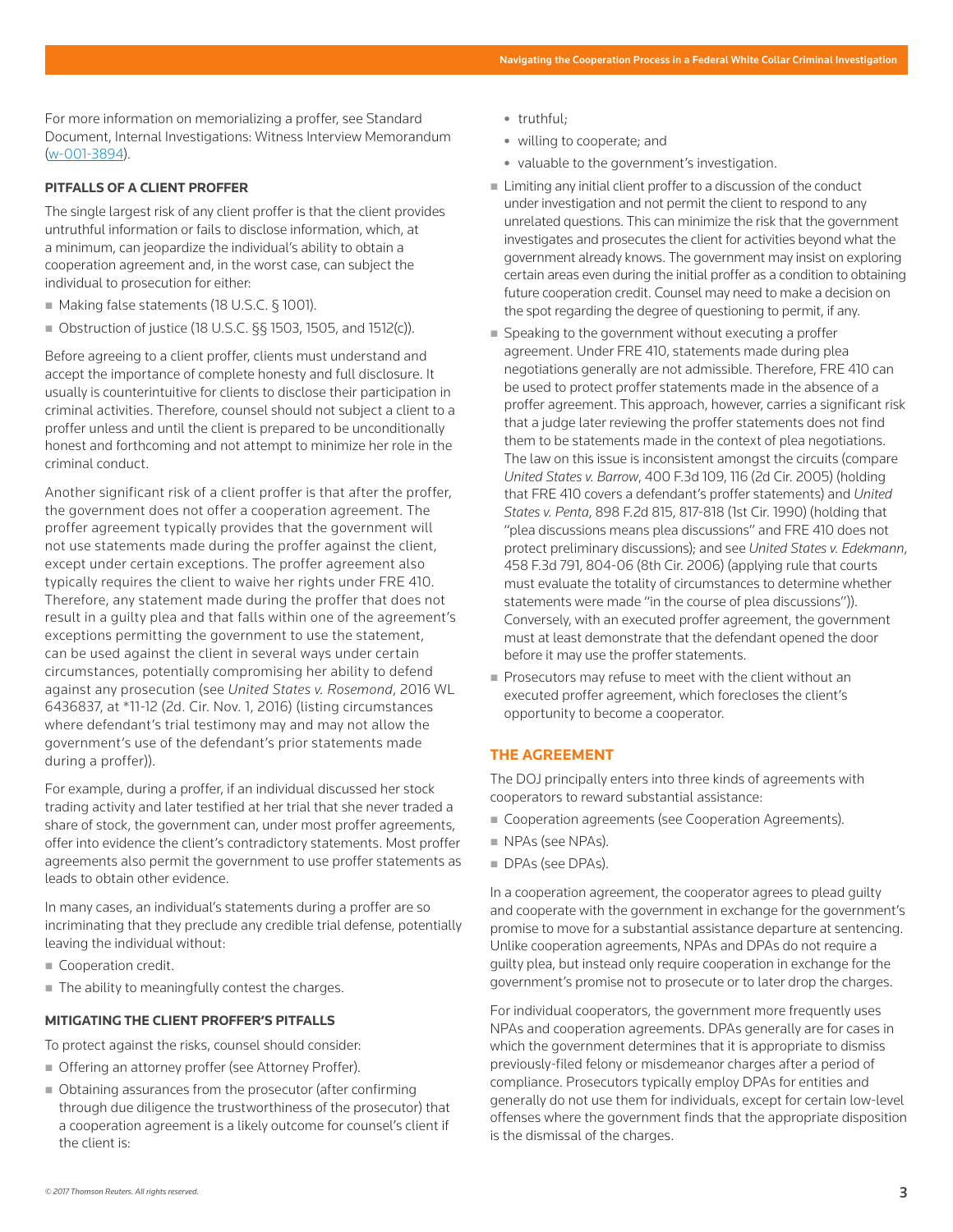#### **COOPERATION AGREEMENTS**

A cooperation agreement is a type of plea agreement settling the charges against a defendant. Each agency, division, office, and section uses different forms for cooperation agreements. A cooperation agreement typically takes the form of a written plea agreement under Rule 11 of the Federal Rules of Criminal Procedure (Rule) and is signed by:

- The defendant.
- The defense attorneys.
- **The government attorneys.**

The government usually presents the signed written agreement at the time of the defendant's quilty plea to the judge, who either accepts or rejects it. The most common reason a judge rejects a cooperation agreement, as with any plea agreement, is where the defendant cannot provide a sufficient factual allocution to the charged criminal conduct. Although defendants typically enter cooperation agreements hoping to be rewarded for their help in the form of a reduced sentence or fine, the government does not and cannot guarantee this benefit. The sentencing judge retains the discretion to impose any reasonable sentence up to the statutory maximum.

Before entering into a cooperation agreement, counsel should attempt to obtain sample agreements from prior cases with the same agency, office, division, or section from, for example, the government's website or the local bar. Counsel also should consult with attorneys experienced with the prosecutors involved in the case to negotiate the best overall package. Although the government rarely deviates from its standard form agreements, there may be points on which the government is flexible as a matter of local practice. For example:

- The extent of crimes included in the plea, for example, some jurisdictions require the cooperating defendant to plead to all crimes, while other jurisdictions may allow a defendant to plead to only some of the defendant's admitted crimes.
- The extent of other criminal conduct for which the government agrees not to prosecute the defendant in the future.
- The extent to which the immunity provisions exclude certain crimes, for example, most federal plea agreements exclude criminal tax violations from the immunity provisions.
- The calculation of the applicable sentencing range under the Sentencing Guidelines, which the government may or may not include in a cooperation agreement.
- The calculation of financial penalties, such as restitution and forfeiture, for example, some cooperation agreements refer to specific amounts, while others leave the amounts open.
- The extent to which the government agrees to provide any other form of assistance besides writing a substantial assistance letter, for example, the government may promise to bring an individual's cooperation to the attention of state authorities or immigration authorities.

(For examples of cooperation agreements, see Plea and Cooperation Agreement, *United States v. Chandler*, No. 211-cr-511 (E.D. Cal. Feb. 24, 2012), Plea and Cooperation Agreement, *United States v. Lipkin*, No. 10 cr-228 (S.D.N.Y. May 31, 2011), and Plea and Cooperation Agreement, *United States v. Davida*, No. 15-cr-534 (N.D. Ill. Sept. 8, 2015).)

Because a cooperation agreement is a formal contract, judges interpret the agreement according to contract law principles. The cooperator's obligations can include commitments to:

- **Waive indictment.**
- Plead quilty to one or more specified crimes contained in a criminal information (Fed. R. Crim. P. 7).
- Participate in government interviews.
- Disclose information about all known criminal activity.
- Participate in investigative operations.
- Produce all requested non-privileged documents and other tangible evidence.
- Not commit further crimes.
- Disclose the existence and status of all money, property, or assets of any kind obtained through the cooperator's participation in criminal activity.
- Cooperate with other agencies, such as the SEC.
- **Prepare to give testimony (see Trial Testimony).**
- Testify truthfully, if called:
	- before a grand jury;
	- at trial; and
	- at any pre- or post-trial hearing.

The government typically retains the right to:

- Decide whether to make a substantial assistance motion (see The Government's Refusal to Make a Substantial Assistance Motion).
- $\blacksquare$  Make a sentencing recommendation.
- Bring to the court's attention all relevant facts that:
	- are related to the cooperator's criminal activity; and
	- affect the Sentencing Guidelines calculation.

Counsel must consider negotiating the following terms with the government before the client enters into a cooperation agreement:

- $\blacksquare$  The charges to which the cooperator will plead guilty.
- The number of counts to which the cooperator will plead quilty.
- Any enhancements the government will seek to include in its proposed Sentencing Guidelines calculation (see, for example, US Sentencing Guidelines §§ 2B1.1(b)(2), 2B1.1(b)(10)(C), 3B1.1, and 3C1.1).
- The loss or gain calculation the government will seek to include in its proposed Sentencing Guidelines calculation (see, for example, US Sentencing Guidelines § 2B1.1(b)).
- $\blacksquare$  The conduct for which the government will grant immunity (although immunity offers an important protection for the client, it also highlights the uncharged conduct to the probation department and the judge).

A cooperation agreement may state that the government will not use any incriminating information provided under the agreement against the client (US Sentencing Guidelines § 1B1.8(a)). Even if the government includes this language in the agreement, the government may still use incriminating information learned from cooperation against the client:

 $\blacksquare$  If the government knew of the information before the parties entered into a cooperation agreement.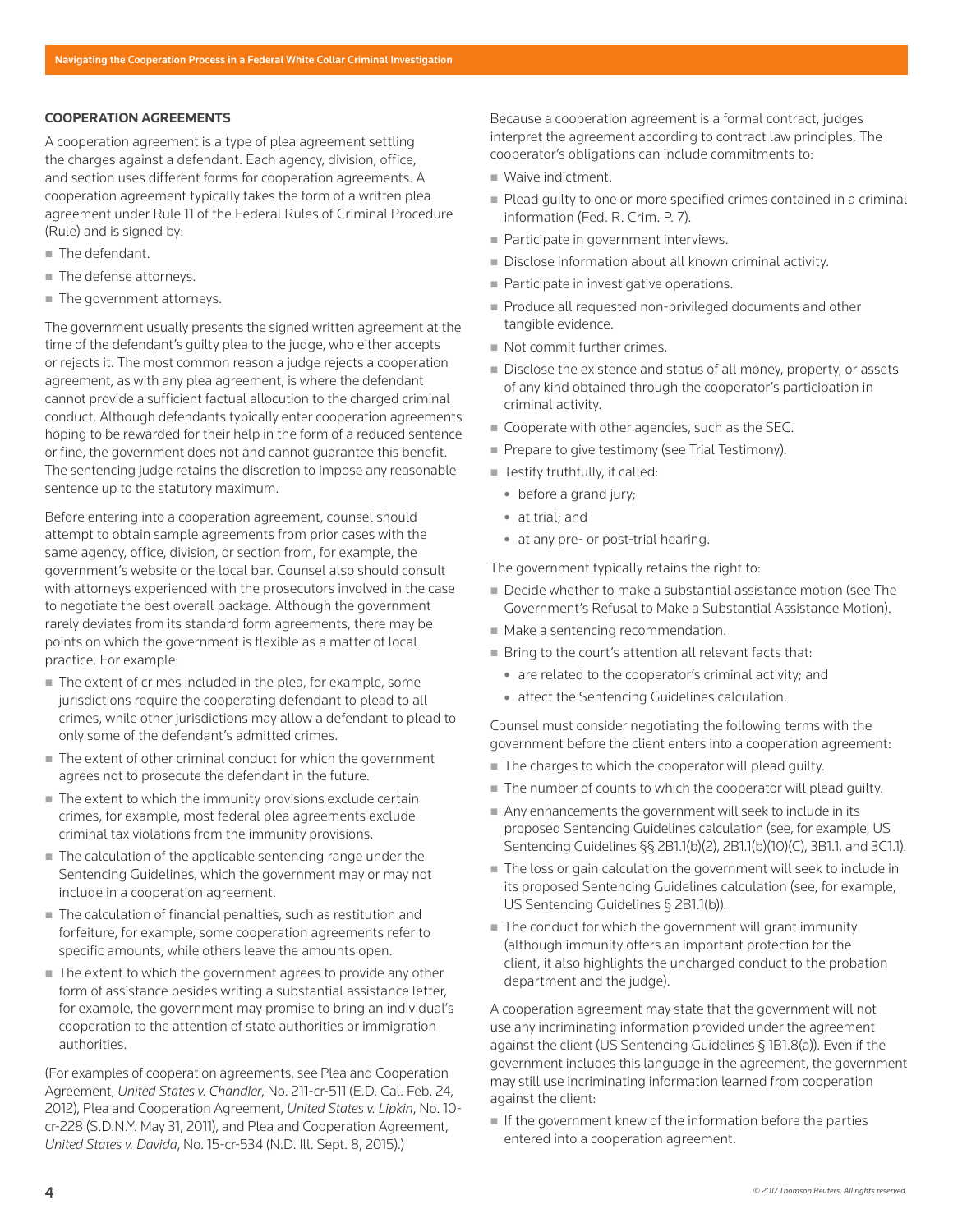- To determine the relevant Criminal History Category and whether the defendant is a Career Offender under US Sentencing Guidelines § 4B1.1.
- In a prosecution for perjury (18 U.S.C. §§ 1621, 1623), obstruction of justice (18 U.S.C. §§ 1503, 1505, and 1512(c)), or making a false statement (18 U.S.C. § 1001).
- If the defendant breaches the cooperation agreement (see Cooperation Agreements).
- $\blacksquare$  In connection with a government 5K1.1 motion for a downward departure (for example, the government is allowed to disclose any involvement learned during proffers to explain to the court the defendant's assistance even if this disclosure causes the court to learn of bad acts that would otherwise be withheld (see *United States v. Mills*, 329 F.3d 24, 29-31 (1st Cir. 2003))).
- (US Sentencing Guidelines § 1B1.8(b) (1)-(5).)

This language in the agreement also does not protect incriminating statements the client makes to the probation department during a presentence interview and the government or court can use those statements against the defendant at sentencing (see *United States v. Jarman*, 144 F.3d 912, 914-15 (6th Cir. 1998) and *United States v. Miller*, 910 F.2d 1321, 1325-26 (6th Cir. 1990)).

The government generally requires that defendants plead guilty to the most serious readily provable charge consistent with the nature of the criminal conduct that:

- Has an adequate factual basis.
- Makes likely the imposition of an appropriate sentence.
- Does not adversely affect the investigation or prosecution of others.

(See US Attorneys' Manual § 9-27.430.)

Various government agencies, divisions, offices, and sections may interpret these guidelines differently. For example, some US Attorney's Offices require cooperators to plead guilty to every offense the cooperator committed, regardless of whether the government has evidence to prove the conduct beyond the cooperator's own admissions. Other US Attorney's Offices only require a plea to the offense or offenses that are the subject of the immediate investigation.

Similarly, judges may take different approaches when weighing a defendant's cooperation at sentencing. For example, where cooperators plead guilty to conduct that the government previously had been unaware of, some judges view this as an example of the cooperator's honesty and good faith, and reduce the sentence accordingly. Other judges may believe that the cooperator's admission does not excuse the conduct and weigh the additional charges when sentencing the cooperator.

Counsel may seek to include in the agreement a particular range for the government's sentencing recommendation. Notably, although the government can agree to recommend a specific sentence or sentencing range under Rule 11, the government generally does not enter into those types of agreements with cooperators (Fed. R. Crim. P. 11). Cooperation agreements instead typically leave open the full range of sentencing possibilities. This helps enhance the cooperator's credibility if she testifies at trial, because the government can tell the jury that the cooperator has not been guaranteed any particular sentence in exchange for her testimony.

If the cooperator complies with her obligations under the cooperation agreement, cooperation agreements typically require the government to:

- Before sentencing, bring the timeliness, nature, extent, and significance of the cooperator's cooperation to the attention of the probation office and the judge.
- $\blacksquare$  Make a substantial assistance motion requesting the judge impose a lenient sentence to reflect the cooperator's substantial assistance in the investigation and prosecution.
- Not oppose a downward departure adjustment for acceptance of responsibility under US Sentencing Guidelines §§ 3E1.1(a) and (b) (US Sentencing Guidelines §§ 3E1.1(a) and (b)).

Courts construe any ambiguity in a cooperation agreement against the government (see, for example, *White v. United States*, 425 A.2d 616, 618 (D.C. 1980)).

A cooperator's failure to fulfill any provision in a cooperation agreement constitutes a breach, which may relieve the government from its reciprocal obligations (see The Government's Refusal to Make a Substantial Assistance Motion). Cooperation agreements typically include language that prevents the defendant from withdrawing her guilty plea, even if the government rescinds the cooperation agreement due to the defendant's breach. This creates the possibility that a cooperator pleads guilty but does not obtain any benefits from cooperating. The government often asserts that a cooperator breached a cooperation agreement when the cooperator did not testify truthfully (see, for example, *SEC v. Conradt*, No. 12-cv-8676 (S.D.N.Y. June 16, 2016) (finding that the cooperator breached his cooperation agreement by "watering down his prior testimony" and ordering disgorgement of \$980,000 instead of the \$2,500 previously agreed to in the cooperation agreement)).

Even if the cooperator breaches the agreement, the government can still make a substantial assistance motion. The government's motion informs the judge of everything, good and bad, about the cooperator.

# **NON-PROSECUTION AGREEMENTS (NPAs)**

In an NPA, the government typically agrees not to prosecute an individual for certain alleged crimes in exchange for the individual's agreement to:

- **Provide substantial assistance to the government's investigation.**
- Disclose information about all known criminal activity.
- Produce all requested non-privileged documents, records, or other tangible evidence.
- Disclose the existence and status of all money, property, or assets of any kind obtained through the individual's participation in criminal activity.
- Pay some amount of restitution, including any taxes that were not paid.
- Cooperate with other agencies, such as the SEC.
- Testify truthfully, if called:
	- before a grand jury;
	- at trial; or
	- at a pre- or post-trial hearing.
- Not commit further crimes.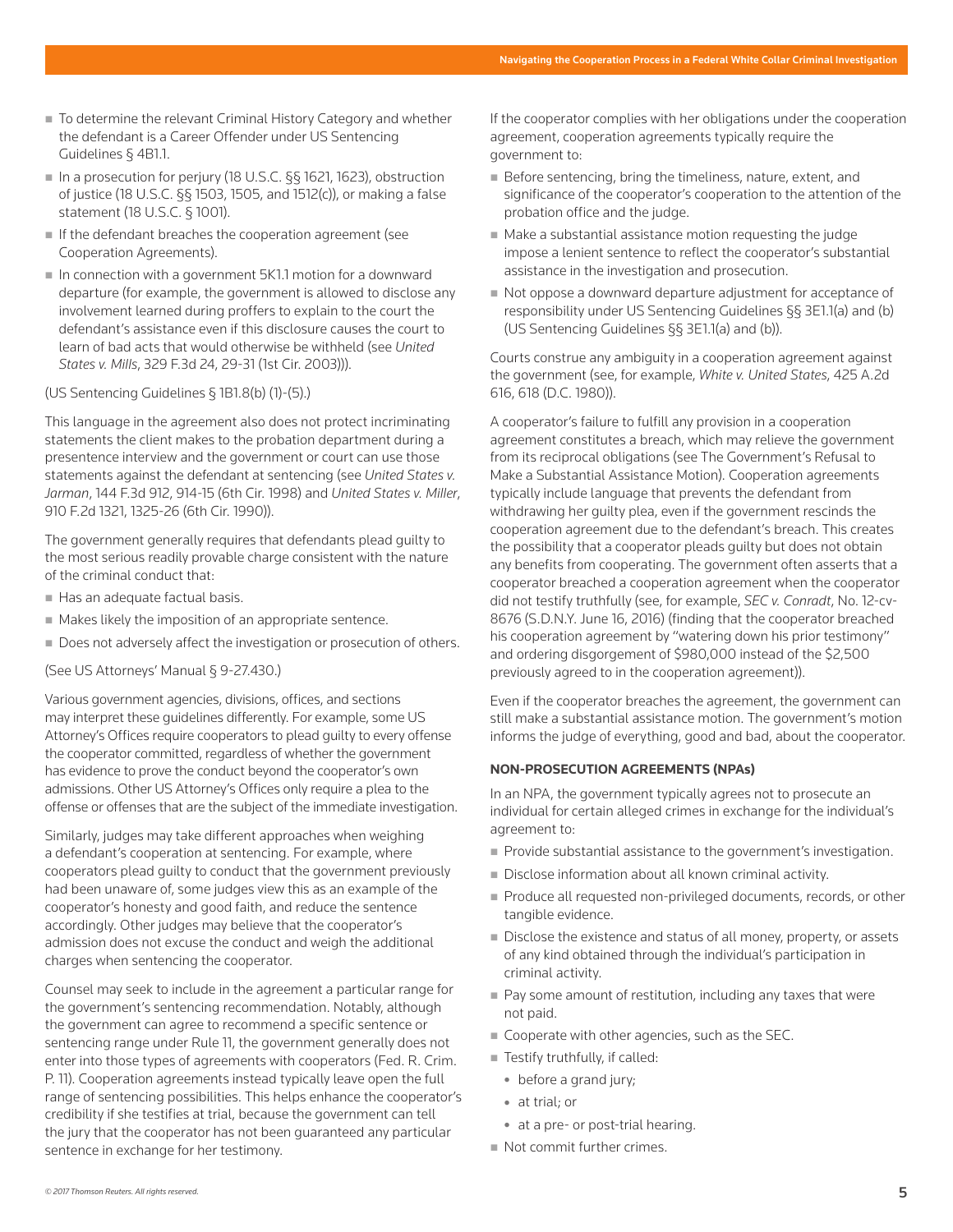The NPA is signed by:

- The defendant.
- **The defense attorneys.**
- The government attorneys.

The government generally disfavors NPAs because they allow cooperators to admit wrongdoing without facing legal consequences. The DOJ has strict guidelines for NPAs and only approves them in rare cases. (See US Attorneys' Manual § 9-27.620.)

The US Attorneys' Manual instructs prosecutors to insist on an offer of proof or its equivalent from defense counsel before entering into an NPA (US Attorneys' Manual § 9-27.620). Therefore, the government requires one or more proffers before agreeing to an NPA (see Client Proffers).

Before the government enters into an NPA, the following three circumstances must exist:

- The unavailability or ineffectiveness of other means of obtaining the desired cooperation.
- The apparent need of the cooperation to the public interest.
- Approval by an appropriate supervisory official.

#### (US Attorneys' Manual § 9-27.600.)

First, the prosecutor must examine whether any other methods of obtaining cooperation are available, including:

- Seeking cooperation after a trial and conviction.
- Bargaining for cooperation as part of a plea agreement under Rule 11(c) (Fed. R. Crim. P. 11(c)).
- Compelling cooperation under a use immunity order (18 U.S.C. §§ 6002-6005 and see US Attorneys' Manual Criminal Resource Manual §§ 716, 717, and 718).

#### (US Attorneys' Manual § 9-27.600.)

Because these methods leave open the possibility of prosecution, the DOJ prefers each over entering into an NPA (US Attorneys' Manual § 9-27.600 (instructing that it is "desirable as a matter of policy that an offender be required to incur at least some liability for his/her criminal conduct")).

Second, the prosecutor must weigh all relevant circumstances to determine whether cooperation is in the public interest, including:

- The importance of the case. This is a significant threshold issue. According to the US Attorneys' Manual, prosecutors only should use NPAs in cases involving serious offenses or where "successful prosecution is otherwise important in achieving effective enforcement of the criminal laws."
- The value of the cooperation. Prosecutors must carefully assess the probative value of the cooperation. Prosecutors should consider whether:
	- the cooperator will be forthcoming;
	- the cooperator's testimony or other information will be credible;
	- the cooperator's testimony or other information can be corroborated by other evidence;
	- the cooperator's testimony or other information will materially assist the investigation or prosecution; and
- substantially the same benefit can be obtained from someone else without an agreement not to prosecute.
- $\blacksquare$  The cooperator's relative culpability and criminal history. Ordinarily, it is not in the public interest to use someone with greater culpability as a cooperator (for example, the leader of the criminal enterprise), to prosecute lower level participants. Likewise, it is not in the public interest to enter into an NPA with someone who has committed other serious offenses.

## (US Attorneys' Manual § 9-27.620.)

Counsel should use these factors and the client's mitigating circumstances to argue that an NPA is warranted. Mitigating factors for an individual may include that the cooperator:

- Did not fully appreciate her actions or the results that would occur.
- Did not and could not profit personally from the criminal conduct.
- $\blacksquare$  Has no prior criminal history.
- Has positive or sympathetic personal characteristics.
- Compares favorably with other cooperators who received NPAs in past cases.

For an entity, a mitigating factor may be that the employees' criminal actions violated the corporation's code of conduct, policies, or rules.

Third, a prosecutor must secure approval from the US Attorney or a supervisory Assistant US Attorney before entering into an NPA, to ensure that NPA policy and practice remains uniform across districts (US Attorneys' Manual § 9-27.620). The particular supervisory approvals vary across offices, but typically include both a unit chief as well as a more senior supervisor.

Even if a prosecutor promises an NPA, the prosecutor's supervisor may still reject the NPA. Individuals seeking NPAs should, if possible, obtain a signed agreement before taking actions that place them in legal jeopardy, such as:

- Testifying on the record about criminal conduct.
- Producing documents to the government over which the individual may otherwise have claimed a Fifth Amendment act-of-production privilege (see *Fisher v. United States*, 425 U.S. 391 (1976) and *United States v. Hubbell*, 530 U.S. 27 (2000)).

In cases where prosecutors refuse to offer NPAs, counsel should consider appealing to the prosecutor's supervisors, who typically have more experience with NPAs and a better sense of the kinds of cases in which NPAs are appropriate.

In negotiating an NPA, counsel should carefully consider the scope of the immunity provision. An NPA usually contains an agreement not to prosecute the cooperator for certain specified conduct, which should include both:

- The conduct under investigation.
- Any other potentially criminal conduct that the cooperator may be asked about while testifying during any trial.

The NPA is typically limited to a promise that the particular agency, division, or US Attorney's Office will not prosecute the cooperator. Other divisions, agencies, or US Attorney's Offices, typically are not bound to the terms of the NPA. (US Attorneys' Manual § 9-27.630.) The NPA typically states that if the cooperator requests, the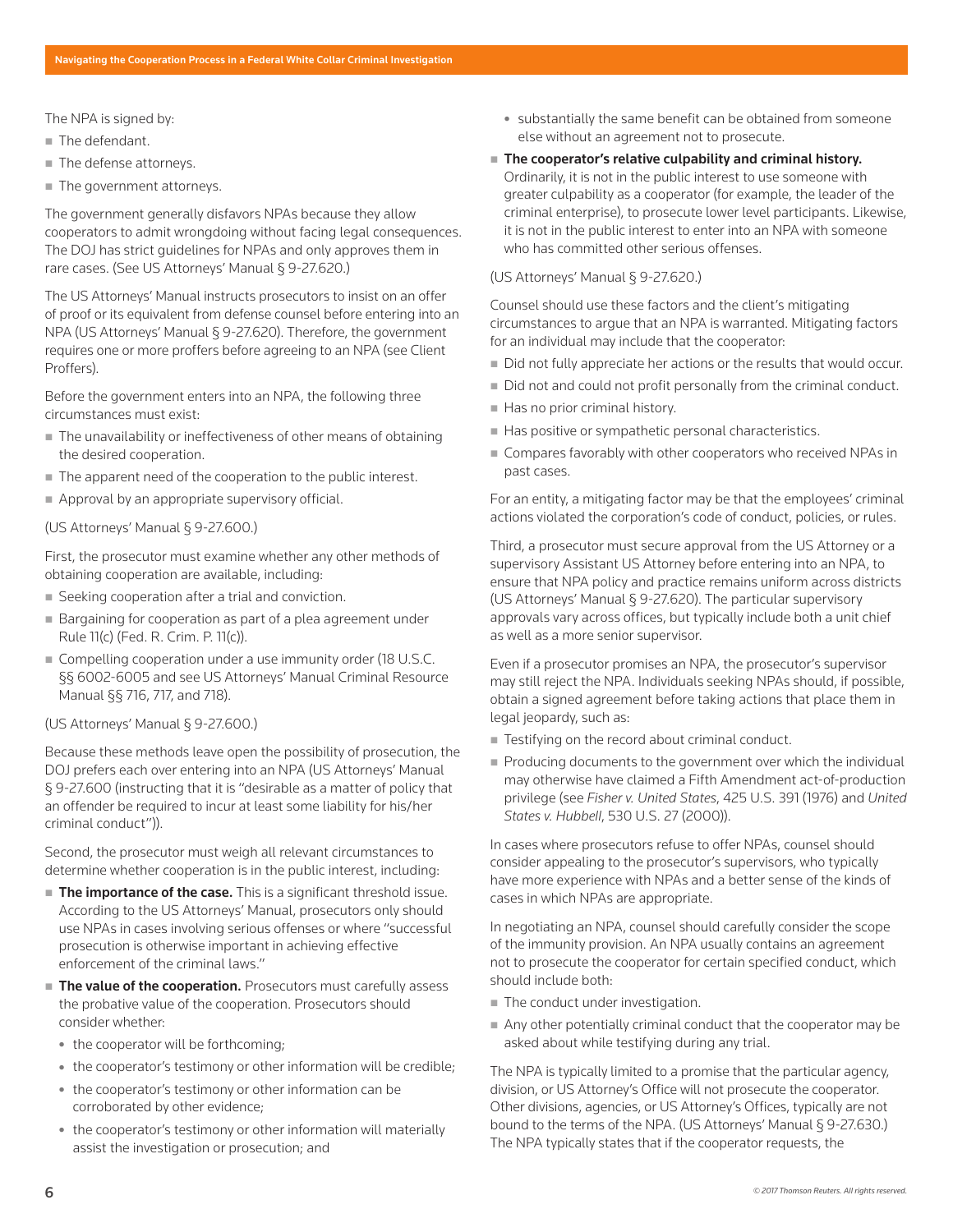government will bring the fact, manner, and extent of her cooperation to the attention of the prosecutors not covered by the agreement.

In some instances where a witness has arguably not committed any crime, the government and counsel for the witness will agree that the protection of an NPA is unnecessary and the witness will simply testify under a subpoena. Where the witness arguably has not committed any crime, but still wants protection, the witness and counsel can consider whether to insist on receiving an NPA before testifying.

#### **DEFERRED PROSECUTION AGREEMENTS (DPAs)**

DPAs are similar to NPAs, in that a prosecutor agrees not to prosecute, usually, but not always, in exchange for cooperation. Unlike NPAs, under a DPA the government typically files charges against the cooperator in the district court to comply with the Speedy Trial Act of 1974 (18 U.S.C. §§ 3161-3174; and see US Attorneys' Manual Criminal Resource Manual § 628). The parties' understanding is that after a certain period of time the government will dismiss the charges if the cooperator has complied with the terms of the agreement. Because the cooperator is charged, in deciding whether to enter into the DPA, the government assesses the factors for initiating and declining charges set out in the US Attorney's Manual. For individuals the factors include:

- The sufficiency of the evidence.
- The likelihood of success at trial.
- The probable deterrent, rehabilitative, and other consequences of conviction.
- The adequacy of noncriminal approaches.

(US Attorneys' Manual § 9-27.220 to § 9-27.270.)

For entities, in addition to evaluating the factors for individuals, the government also assesses these additional factors to take into account the unique nature of the corporate person:

- The nature and seriousness of the offense.
- The pervasiveness of wrongdoing within the corporation.
- The corporation's history of similar misconduct.
- The corporation's willingness to cooperate in the investigation.
- The existence and effectiveness of the corporation's pre-existing compliance program.
- The corporation's timely and voluntary disclosure of wrongdoing.
- The corporation's remedial actions.
- Collateral consequences.
- The adequacy of remedies, such as civil or regulatory enforcement actions.
- $\blacksquare$  The adequacy of the prosecution of individuals responsible for the corporation's malfeasance.

#### (US Attorneys' Manual § 9-28.300 to § 9-28.1300.)

A DPA includes the defendant's admission of wrongdoing and may include the defendant's agreement to:

- Not commit future violations.
- Pay a fine.
- Provide substantial assistance to the government's investigation.
- Produce all requested non-privileged documents, records, or other tangible evidence.
- Disclose the existence and status of all money, property, or assets of any kind obtained through the individual's participation in criminal activity.
- Pay some amount of restitution, including any taxes that were not paid.
- Cooperate with other agencies, such as the SEC.
- Appoint a monitor.
- $\blacksquare$  Implement a new compliance program.
- Testify truthfully, if called:
	- before a grand jury;
	- at trial; or
	- at a pre- or post-trial hearing.

A DPA is signed by:

- The defendant.
- $\blacksquare$  The defense attorneys.
- **The government attorneys.**

#### **TIMING OF APPEARANCES**

Where the government offers a cooperation agreement requiring the defendant to plead guilty, the government typically seeks to have that agreement signed and the plea entered before the judge as soon as practical, but no later than the start of the trial of the first non-cooperating defendant the cooperator will testify against. If the cooperator does not have a signed cooperation agreement before being called to testify, there is a risk that the government can prosecute the cooperator based on statements made on the witness stand. Under those circumstances, the cooperator should invoke her Fifth Amendment right to avoid self-incrimination. For this reason, the government typically makes an effort to ensure that cooperation agreements are finalized in advance of testimony. By having the cooperator plead guilty before testifying at trial, the government can also present the cooperator to the jury as an individual who:

- $H$ as accepted responsibility for her conduct.
- $\blacksquare$  Is telling the truth to comply with the cooperation agreement because any breach risks a longer sentence.
- Has not been promised any particular sentence.

#### **TRIAL TESTIMONY**

Before testifying against other defendants, a cooperating witness is likely to spend many hours meeting with the government to prepare for trial. Counsel should attend all trial preparation meetings with the government.

At the meetings, the prosecutors prepare the cooperator:

- $\blacksquare$  To provide clear testimony that the jury understands.
- For anticipated attacks from defense counsel (for example, that the cooperator is falsely testifying to obtain a lighter sentence (see, for example, *Banks v. Dretke*, 540 U.S. 668, 701-02 (2004) (observing that due to the serious questions of credibility involved in a cooperator's testimony, courts provide defendants wide latitude to probe a cooperator's credibility during cross-examination))).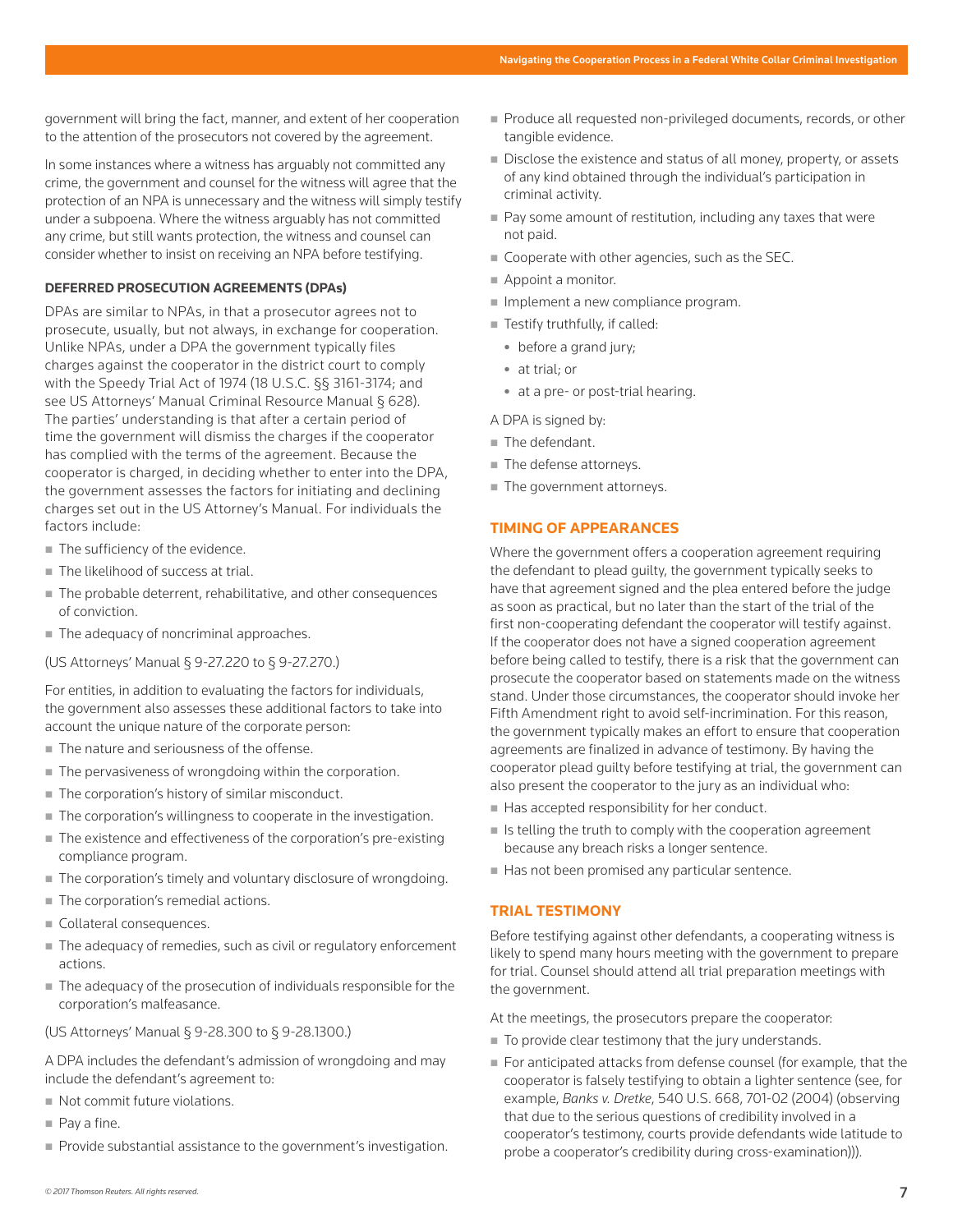If counsel is not present for any of the trial preparation meetings, the government usually asks:

- Counsel to grant permission to meet with counsel's client in counsel's absence.
- The cooperator to sign a formal waiver of her counsel's presence with the government (see, for example, *United States v. Ming He*, 94 F.3d 782, 794 (2d Cir. 1996) (holding that cooperators are entitled to have counsel present at debriefing meetings, unless they explicitly waive that right)).

Counsel should not exclusively rely on the government to prepare her client to testify. A successful prosecution is more beneficial to the cooperator at sentencing. The impression the cooperator makes during trial also can have a significant impact on the sentence the judge imposes. The trial judge often is the same judge who sentences the cooperator, even if the judge was not initially assigned to the case.

# **SENTENCING**

The judge usually sentences a cooperator after all anticipated trial testimony is complete so that the entirety of the cooperation and its results are before the judge. When determining the extent of a substantial assistance departure for an individual, judges consider:

- The significance and usefulness of the defendant's assistance, taking into consideration the government's evaluation of the assistance received (see *United States v. Losovsky*, 571 F. Supp.2d 545, 546 (S.D.N.Y. 2008)).
- The truthfulness, completeness, and reliability of the defendant's testimony.
- The nature and extent of the defendant's assistance.
- Any injury suffered or risk of danger resulting from the defendant's assistance.
- The timeliness of the defendant's assistance.
- (US Sentencing Guidelines § 5K1.1.)

Under Section 8C4.1(a), judges evaluate the following factors to determine the extent of a substantial assistance departure for an entity:

- The significance and usefulness of the entity's assistance, taking into consideration the government's evaluation of the assistance received.
- The nature and extent of the entity's assistance.
- The timeliness of the entity's assistance.

(US Sentencing Guidelines § 8C4.1(a).)

An individual cooperator is usually focused on the potential term of imprisonment, while an entity cooperator is usually most concerned with the amount of fine imposed.

Even though the Sentencing Guidelines range is no longer mandatory, the government's substantial assistance motion still plays a prominent role at sentencing (*United States v. Booker*, 543 U.S. 220, 245 (2005)).

## **THE GOVERNMENT'S SUBSTANTIAL ASSISTANCE MOTION**

In advance of the cooperator's sentencing hearing, the government typically files a substantial assistance letter indicating that the

government intends to make a substantial assistance motion at sentencing. The substantial assistance letter:

- Details the cooperator's substantial assistance.
- Asks the judge to sentence the cooperator in light of the factors set out in Section 5K1.1 or Section 8C4.1(a) of the Sentencing Guidelines.

The government's substantial assistance letter should address each of the factors Section 5K1.1 or Section 8C4.1(a) set out and explain how the cooperator met those factors (see Sentencing).

The government often shares with counsel a draft of the government's substantial assistance letter in advance of sentencing. Counsel should review the substantial assistance letter carefully to:

- Ensure that the government accurately described the defendant's cooperation.
- Determine which parts, if any, the government should file under seal and redact from any version it publicly files.

After reviewing the government's submission, counsel should make an independent sentencing submission:

- Reiterating and expanding on the government's arguments for why a reduced sentence is appropriate.
- Addressing any areas of disagreement with the government.
- Showing the cooperator's conduct was an aberration (for example, by using excerpts from the character letters submitted on the cooperator's behalf).

Some U.S. Attorney's Offices include in the cooperation agreement a set level of reduction for the cooperative tasks performed, such as a five-level reduction for testifying at trial or a three-level reduction for wearing a wire. These agreements also prohibit the cooperator from moving for a downward departure for any reason other than the reductions the government has described for cooperation. If these restrictions are not part of the cooperation agreement, counsel should include in her submission reasons supporting any downward departure or variance (other than for cooperation), for example, age, health, or family responsibilities.

#### **THE SENTENCING HEARING**

At the sentencing hearing, the government usually:

- Recites the history and extent of the defendant's cooperation.
- Describes the results of the defendant's assistance, including the convictions and guilty pleas the government obtained.
- Moves for a departure under Section 5K1.1 or Section 8C4.1(a).
- Describes the sentences imposed on other cooperators involved in the investigation.
- Details the defendant's prior criminal history (see, for example, *United States v. Tchiapchis*, 306 Fed. App'x 627, 628 (2d Cir. 2009) (holding that judge's sentence that provided a smaller departure due to prior criminal history was not unreasonable)).
- States its position on sentencing, for example, by:
	- recommending a sentence;
	- agreeing or disagreeing with the probation department's sentencing recommendation; or
	- objecting to, not taking a position on, or supporting a potential sentence below the Sentencing Guidelines range.